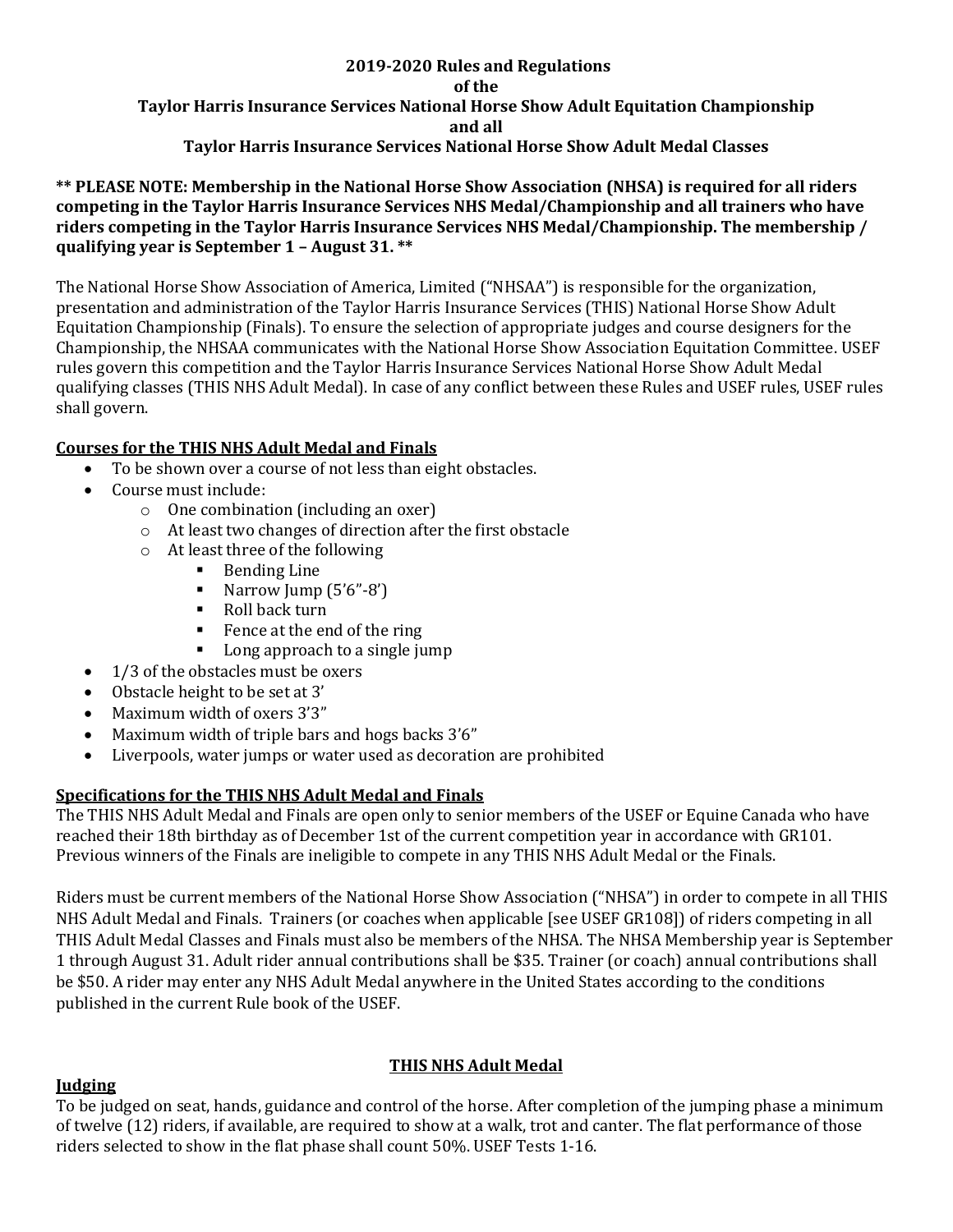## **Conditions for holding the THIS NHS Adult Medal:**

- Only competitions recognized by the USEF are eligible to hold the THIS NHS Adult Medal.
- All competitions must apply to hold the THIS NHS Adult Medal 30 days in advance using the forms found on [www.nhs.org.](http://www.nhs.org/)
- Only one rider per horse.
- To fill a THIS NHS Medal three (3) competitors must complete the course.
- If necessary to fill a THIS NHS Adult Medal class it may be combined with any Local, Regional or National Adult Equitation Class provided there is a testing phase (either on the flat or over fences) included as part of the class routine.
- If there are 40 or more entries at the beginning of a THIS NHS Adult Medal, it **may** be divided by every other number and run as two separate sections.
- If there are 50 or more entries at the beginning of a THIS NHS Adult Medal, it **must** be divided by every other number and run as two separate classes.
- A THIS NHS Adult Medal class may not be run using a California split.

# **Qualifying Criteria**

## **In light of the COVID-19 pandemic the National Horse Show is revising the Qualifying Criteria for the 2020 Hamel Foundation NHS 3'3" Medal Finals.**

In order to qualify for the Finals conducted by the NHSAA, contestants must win a total of five (5) points from THIS NHS Adult Medal classes. Points to be based on the scale of 10, 6, 5, 4, 3, 2, 1 and  $\frac{1}{2}$  points for first through eighth place in any THIS NHS Medal class. The qualifying period for each year's Finals ends August 31. If a horse show starts on or before August 31, THIS NHS Adult Medal class points acquired at that show will count towards the current year.

\*\*Point requirements will continue to be monitored and will be adjusted downward if specific states are unable to resume competition, or if other unforeseen circumstances effect the 2020 qualifying period. These downward adjustments, if any, will be at the discretion of the National Horse Show and will be publicized at the time of the adjustment.

If time allows the NHS reserves the right to invite additional riders based on their total number of points accrued from competing in THIS Adult Medal classes.

# **Finals**

### **Judging**

To be judged on seat, hands, guidance and control of the horse.

Two refusals will eliminate a rider from competition.

# **Preliminary Round**

To be shown over a special course of jumps set to the above stated specifications and posted one hour before the start of the class. The course for the Finals shall be designed by a USEF Course Designer who must be selected and/or approved by the NHSSA. The Judges for the Finals will have input and give approval on the course design.

# **Flat Phase**

A minimum of fifteen (15) riders, if available, are required to show at a walk, trot and canter. The flat performance of those riders selected to show in the flat phase shall count 50%.

# **Final Round**

A minimum of fifteen (15) riders will be asked to return for a final round over a second course following the above listed specifications. The final round course may include tests.

# **Testing**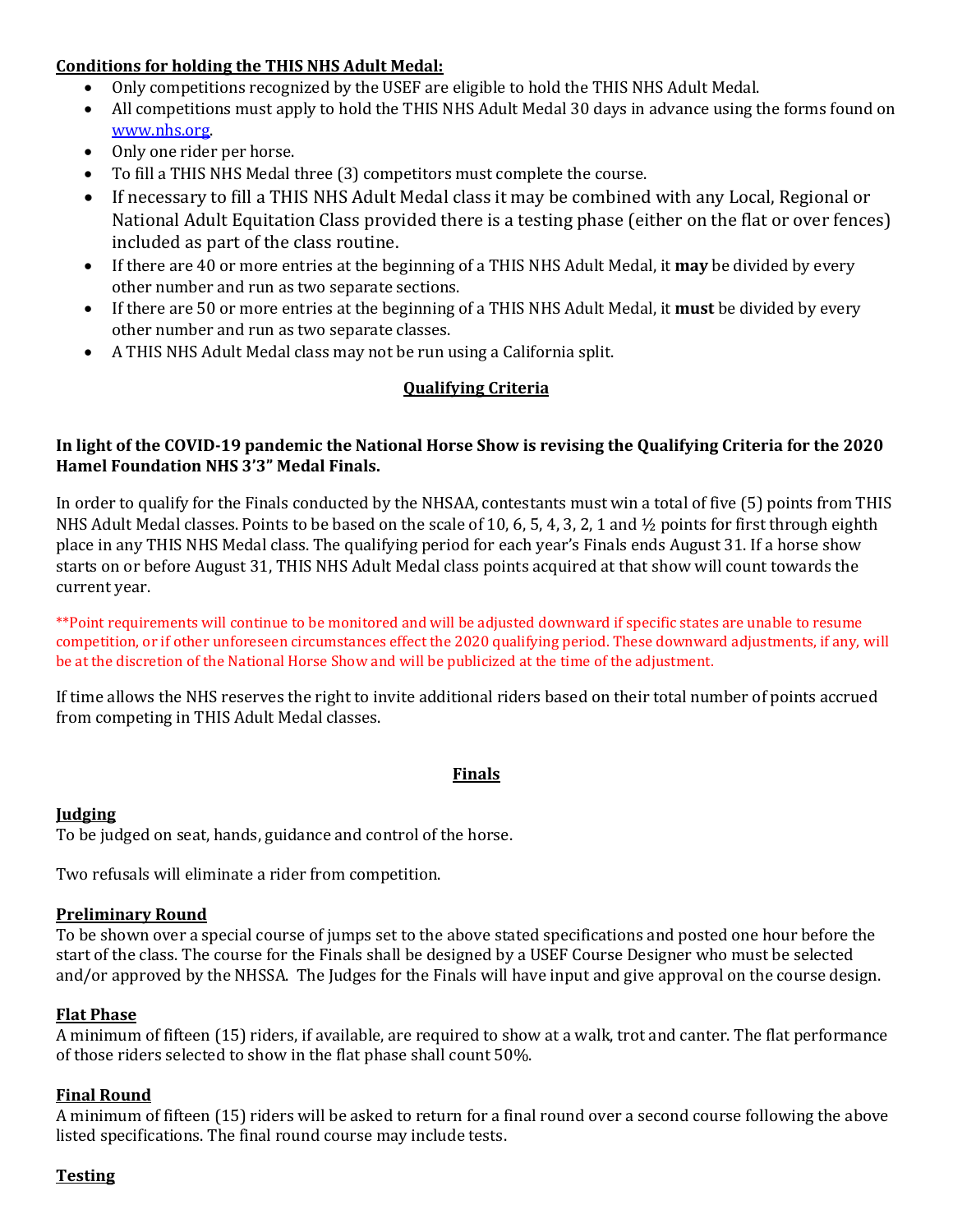Testing of up to six riders is optional using USEF Tests 1-16.

## **Class Conditions**

Only one rider per horse.

Conventional tack per USEF EQ 105.5a. Martingales not permitted for the flat phase.

Trainers/Coaches permitted to ride and school competitors horses.

Trainers/Coaches permitted to walk any and all courses with competitors.

In the event a horse becomes incapacitated in any phase of competition, upon examination of the Horse show's veterinarian and a judge or steward, a substitution may be permitted by the National Horse Show. **Awards**

The Judges will select a Champion and a Reserve Champion.

Ribbons through tenth place.

Trophy to the Trainer of the winning rider.

#### **Entries and Entry Closing Dates**

Entries for the THIS National Horse Show Adult Equitation Championship close, and must be received by 5:00 p.m. Eastern Time on the last Friday in September at the NHSAA's office. Entries must be on the Official Entry Form, signed and submitted with the class entry fee made payable to the NHSAA. The NHSAA reserves the right to reject any late or unsigned entries or entries not submitted with all entry fees.

#### **Questions and Disputes**

Any questions or disputes relating to the Championship, other than that specifically described above, shall be decided according to the rules of the USEF, if applicable, or according to the Prize List if such question is not covered by the rules of the USEF.